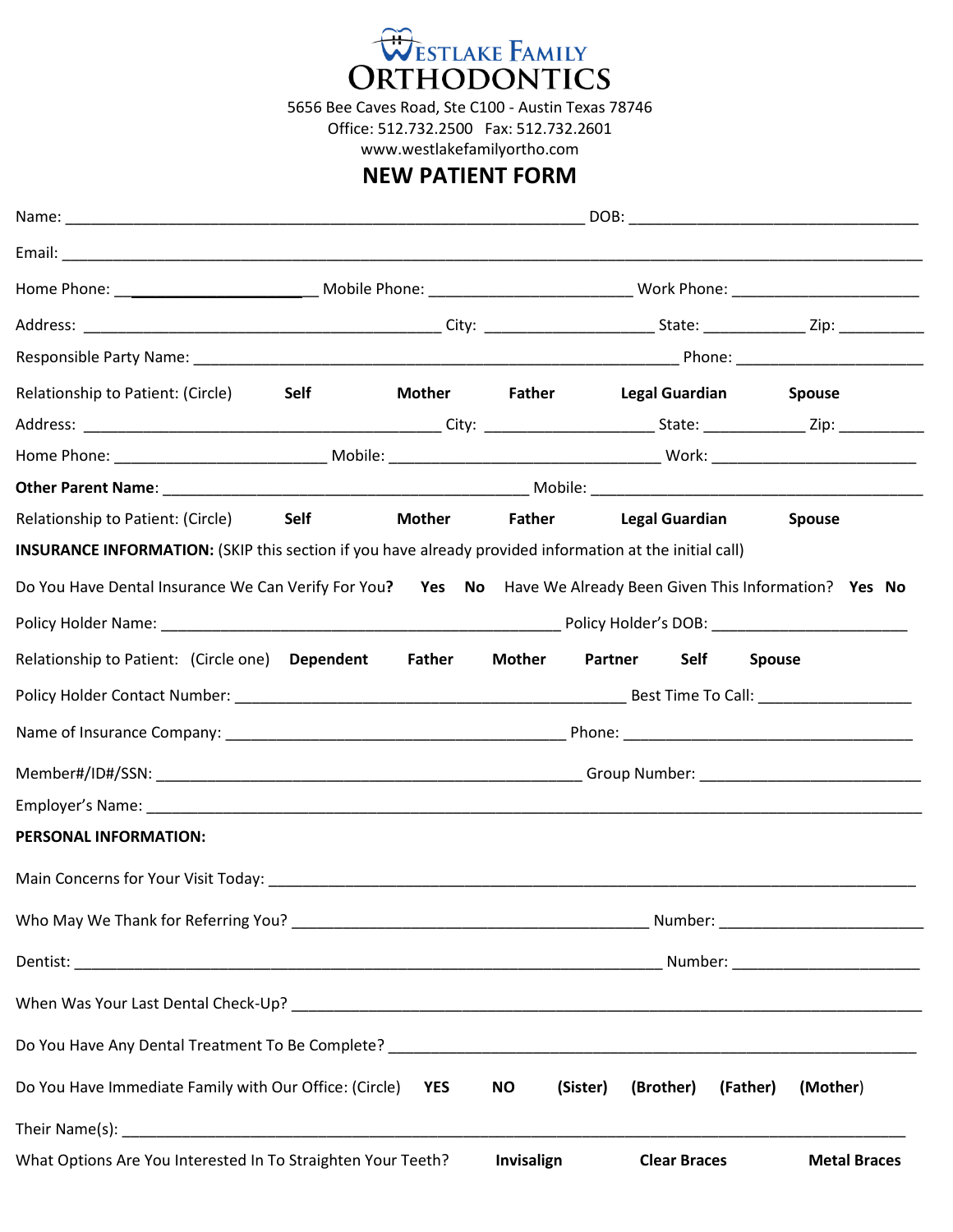| ANY HEALTH PROBLEMS SUCH AS:                                                                    |
|-------------------------------------------------------------------------------------------------|
| <b>LATEX Allergies</b><br>Yes<br>No                                                             |
|                                                                                                 |
| Heart Murmurs Yes No If Yes, Are Antibiotics Required Before Invasive Dental Procedures? Yes No |
| HIV or AIDS<br>Yes<br><b>No</b>                                                                 |
| Hepatitis<br>Yes<br><b>No</b>                                                                   |
| __ Diabetes (Circle) Type A Type B (juvenile)                                                   |
| Do You Smoke? Yes No                                                                            |
| Do You Drink Tea Or Coffee? Yes<br>No                                                           |
|                                                                                                 |
|                                                                                                 |
| Are You Taking Any Medication? Yes No If Yes, Please List the Name and Dosages                  |
| Do You Participant in Sports Requiring a Mouth Piece? ____ Yes ____ No                          |
| Any Other Health Concerns We Should Be Aware Of Before We Start Orthodontic Treatment?          |
|                                                                                                 |

You, Patient or Responsible Party, are encouraged to review the information contained in this Health History Disclosure Form and ask any questions you may have if you are unsure of your oral and physical health problems. Should any changes occur to this information, you are required to provide changes to WFO within a reasonable time frame.

I acknowledge my responsibility to adhere to the oral and health information provide.

I hereby acknowledge the receipt of my disclosures made above and is true and accurate to the best of my knowledge.

\_\_\_\_\_\_\_\_\_\_\_\_\_\_\_\_\_\_\_\_\_\_\_\_\_\_\_\_\_\_\_\_\_\_ \_\_\_\_\_\_\_\_\_\_\_\_ \_\_\_\_\_\_\_\_\_\_\_\_\_\_\_\_\_\_\_\_\_\_\_\_\_\_\_\_\_\_\_\_\_\_\_\_\_\_\_\_\_

Patient/Responsible Party Signature **Date** Date **Date** Treatment Coordinator/Orthodontist Signature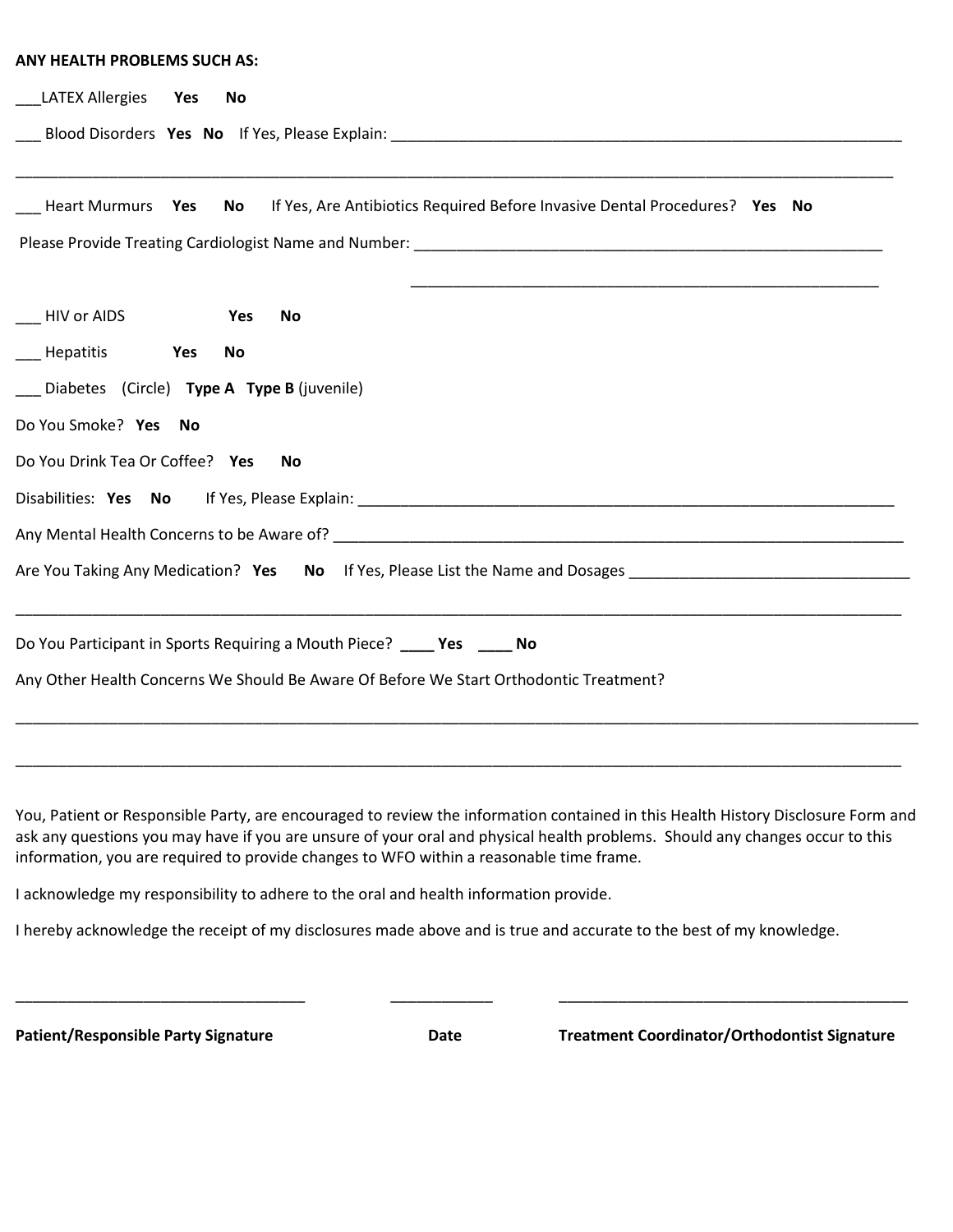## **HIPPA**

### **Westlake Family Orthodontics**

**Notice of Privacy Practices**

**THIS NOTICE DESCRIBES HOW HEALTH INFORMATION ABOUT YOU MAY BE USED AND DISCLOSED AND HOW YOU CAN GET ACCESS TO THIS INFORMATION. PLEASE REVIEW IT CAREFULLY. THE PRIVACY OF YOUR HEALTH INFORMATION IS IMPORTANT TO US.**

## **OUR LEGAL DUTY**

We are required by applicable federal and state law to maintain the privacy of your health information. We are also required to give you this Notice about our privacy practices, our legal duties, and your rights concerning your health information. We must follow the privacy practices that are described in this Notice while it is in effect. This Notice takes effect (6/01/2016), and will remain in effect until we replace it.

We reserve the right to change our privacy practices and the terms of this Notice at any time, provided such changes are permitted by applicable law. We reserve the right to make the changes in our privacy practices and the new terms of our Notice effective for all health information that we maintain, including health information we created or received before we made the changes. Before we make a significant change in our privacy practices, we will change this Notice and make the new Notice available upon request.

You may request a copy of our Notice at any time. For more information about our privacy practices, or for additional copies of this Notice, please contact us using the information listed at the end of this **Notice** 

## **USES AND DISCLOSURES OF HEALTH INFORMATION**

We use and disclose health information about you for treatment, payment, and healthcare operations. For example:

Treatment: We may use or disclose your health information to a physician or other healthcare provider providing treatment to you.

Payment: We may use and disclose your health information to obtain payment for services we provide to you.

Healthcare Operations: We may use and disclose your health information in connection with our healthcare operations. Healthcare operations include quality assessment and improvement activities, reviewing the competence or qualifications of healthcare professionals, evaluating practitioner and provider performance, conducting training programs, accreditation, certification, licensing or credentialing activities.

Your Authorization: In addition to our use of your health information for treatment, payment or healthcare operations, you may give us written authorization to use your health information or to disclose it to anyone for any purpose. If you give us an authorization, you may revoke it in writing at any time. Your revocation will not affect any use or disclosures permitted by your authorization while it was in effect. Unless you give us a written authorization, we cannot use or disclose your health information for any reason except those described in this Notice.

To Your Family and Friends: We must disclose your health information to you, as described in the Patient Rights section of this Notice. We may disclose your health information to a family member. friend or other person to the extent necessary to help with your healthcare or with payment for your healthcare, but only if you agree that we may do so.

Persons Involved In Care: We may use or disclose health information to notify, or assist in the notification of (including identifying or locating) a family member, your personal representative or another person responsible for your care, of your location, your general condition, or death. If you are present, then prior to use or disclosure of your health information, we will provide you with an opportunity to object to such uses or disclosures. In the event of your incapacity or emergency circumstances, we will disclose health information based on a determination using our professional judgment disclosing only health information that is directly relevant to the person's involvement in your healthcare. We will also use our professional judgment and our experience with common practice to make reasonable inferences of your best interest in allowing a person to pick up filled prescriptions, medical supplies, x-rays, or other similar forms of health information.

Marketing Health-Related Services: We will not use your health information for marketing communications without your written authorization.

Required by Law: We may use or disclose your health information when required to do so by law.

Abuse or Neglect: We may disclose your health information to appropriate authorities if we reasonably believe that you are a possible victim of abuse, neglect, or domestic violence or the possible victim of other crimes. We may disclose your health information to the extent necessary to avert a serious threat to your health or safety or the health or safety of others.

National Security: We may disclose to military authorities the health information of Armed Forces personnel under certain circumstances. We may disclose to authorized federal officials health information required for lawful intelligence, counterintelligence, and other national security activities. We may disclose to correctional institution or law enforcement official having lawful custody of protected health information of inmate or patient under certain circumstances.

Appointment Reminders: We may use or disclose your health information to provide you with appointment reminders (such as voice mail messages, postcards, or letters).

## **PATIENT RIGHTS**

Access: You have the right to look at or get copies of your health information, with limited exceptions. You may request that we provide copies in a format other than photocopies. We will use the format you request unless we cannot practicably do so. (You must make a request in writing to obtain access to your health information. You may obtain a form to request access by using the contact information listed at the end of this Notice. You may also request access by sending us a letter to the address at the end of this Notice. Contact us using the information listed at the end of this Notice for a full explanation of our fee structure.)

Disclosure Accounting: You have the right to receive a list of instances in which we or our business associates disclosed your health information for purposes, other than treatment, payment, healthcare operations and certain other activities, for the last 6 years, but not before April 14, 2003. If you request this accounting more than once in a 12-month period, we may charge you a reasonable, costbased fee for responding to these additional requests.

Restriction: You have the right to request that we place additional restrictions on our use or disclosure of your health information. We are not required to agree to these additional restrictions, but if we do, we will abide by our agreement (except in an emergency).

Alternative Communication: You have the right to request that we communicate with you about your health information by alternative means or to alternative locations. {You must make your request in writing.} Your request must specify the alternative means or location, and provide satisfactory explanation how payments will be handled under the alternative means or location you request. Amendment: You have the right to request that we amend your health information. (Your request must be in writing, and it must explain why the information should be amended.) We may deny your request under certain circumstances.

Electronic Notice: If you receive this Notice on our Web site or by electronic mail (e-mail), you are entitled to receive this Notice in written form.

### **QUESTIONS AND COMPLAINTS**

If you want more information about our privacy practices or have questions or concerns, please contact us.

If you are concerned that we may have violated your privacy rights, or you disagree with a decision we made about access to your health information or in response to a request you made to amend or restrict the use or disclosure of your health information or to have us communicate with you by alternative means or at alternative locations, you may complain to us using the contact information listed at the end of this Notice. You also may submit a written complaint to the U.S. Department of Health and Human Services. We will provide you with the address to file your complaint with the U.S. Department of Health and Human Services upon request.

We support your right to the privacy of your health information. We will not retaliate in any way if you choose to file a complaint with us or with the

**U.S. Department of Health and Human Services.**

**Contact Officer: Travis Tomblyn Telephone: 512-792-2500 Fax: 512-732-2601**

**E-mail: info@westfamilyortho.com**

## **Address: 5656 Bee Cave Rd – Austin, TX 78746**

©2002, 2009 American Dental Association. All Rights Reserved

Reproduction and use of this form by dentists and their staff is permitted. Any other use, duplication or distribution of this form by any other party requires the prior written approval of the American Dental Association.

This Form is educational only, does not constitute legal advice, and covers only federal, not state, law (August 14, 2002; April 30, 2009).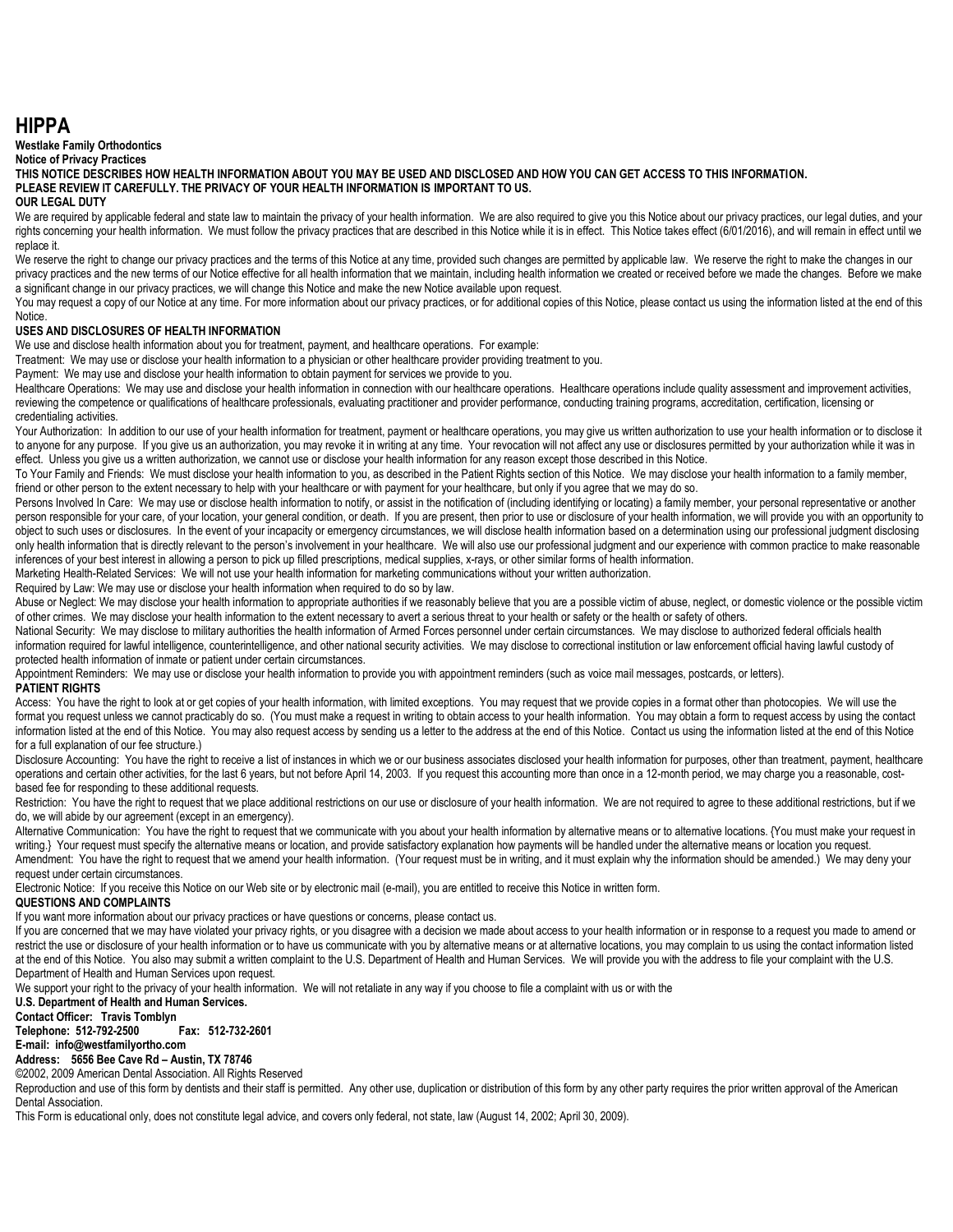

# **HHIPA Privacy Notice of Acknowledgement**

February 5, 2018

**Name: (Resposible Party or Self)\_\_\_\_\_\_\_\_\_\_\_\_\_\_\_\_\_\_\_\_\_\_\_\_\_\_\_\_\_\_\_\_\_\_\_\_\_\_\_\_\_\_\_\_\_\_\_\_\_\_\_\_\_\_\_\_**

**Address: \_\_\_\_\_\_\_\_\_\_\_\_\_\_\_\_\_\_\_\_\_\_\_\_\_\_\_\_\_\_\_\_\_\_\_\_\_\_\_\_\_\_\_\_\_\_\_\_\_\_\_\_**

**City: \_\_\_\_\_\_\_\_\_\_\_\_\_\_\_\_\_\_\_\_\_\_\_\_\_\_\_\_\_\_\_\_\_\_\_\_\_\_\_\_\_\_\_\_\_\_\_\_\_\_\_\_\_\_\_\_**

Regarding Patient: **Example 2018** 

To whom it may concern,

Federal law requires that we provide you with a copy of the Privacy Act at your request.

The Privacy Notice explains how we may use and disclose health information about you or your child(ren). We ask that you sign this form for our records so that we may document your receipt of the notice.

Privacy Officer: Chris Cheatham, Treatment Coordinator

I, \_\_\_\_\_\_\_\_\_\_\_\_\_\_\_\_\_\_\_\_\_\_\_\_\_\_\_\_\_\_\_\_\_\_\_\_\_\_\_\_\_\_\_\_\_, have (**received**) or (**declined**) a copy of the HIPPA" Notice of Privacy Practices". (By Choosing "Received"-A copy will be provided per patient request above.)

\_\_\_\_\_\_\_\_\_\_\_\_\_\_\_\_\_\_\_\_\_\_\_\_\_\_\_\_\_ \_\_\_\_\_\_\_\_\_\_\_\_ \_\_\_\_\_\_\_\_\_\_\_\_\_\_\_\_\_\_\_\_\_\_\_\_\_\_\_\_ Signature of Parent/Patient/Guardian Date Date Name Printed